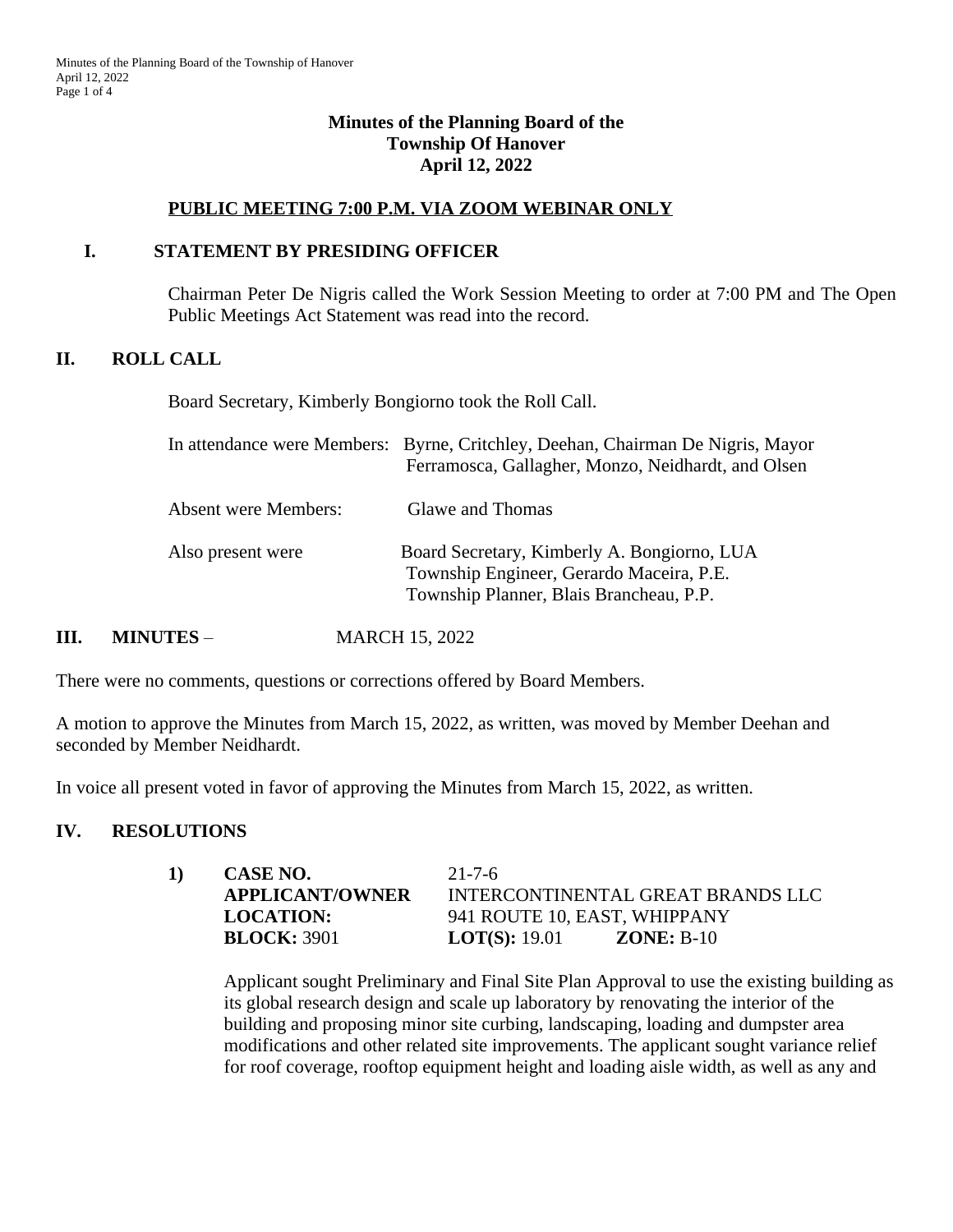# all other variances that may have been required. **APPLICATION APPROVED WITH CONDITIONS MARCH 15, 2022.**

There were no comments, questions or corrections offered by Board Members.

A motion to approve the resolution as written was moved by Member Byrne and seconded by Member Critchley.

Members Deehan, Monzo, Olsen, Byrne, Critchley, Gallagher Mayor Ferramosca and Chairman De Nigris voted in favor of approving the resolution as written.

# **V. DISCUSSION ITEMS**

### **VI. OTHER BUSINESS**

#### **Chairman De Nigris**

- The work session meetings will be held via zoom, the other meetings will be in person.
- Starbuck got "D.O.T." approval and I think Gerry and Blais are working with them.
- One of the questions I have and Blais maybe you can help me on this one, I would like to see if we can include in the resolution, a standard phrase if you will, something with property management while these projects are going up.
- I realize that is in the ordinance, but I do not think that the clients see it. I was just wondering if we can do it, what do you think Blais?

#### **Township Planner, Blais Brancheau**

- It is in the property maintenance ordinance, if it is not, it should be.
- I would go with Kim; I would defer to Mike on that.

# **Member Critchley**

- Pete, do you have an update on the Pine Plaza?

#### **Chairman De Nigris**

**-** Only what I hear unofficially and are strictly rumors and further elaborated on it**.**

#### **Mayor Ferramosca**

- **-** The Township Committee is requesting of our Planner and Mr. Byrne is helping us with this that we provide a status of as to where are we with some of the approvals that are taking place and further elaborated on it.
- **-** The deputy Mayor and I have worked on an initiative to try to control the flow of traffic as we see the significant build out of additional housing in just not our community but adjourning communities, there is going to be a significant increase in traffic volume.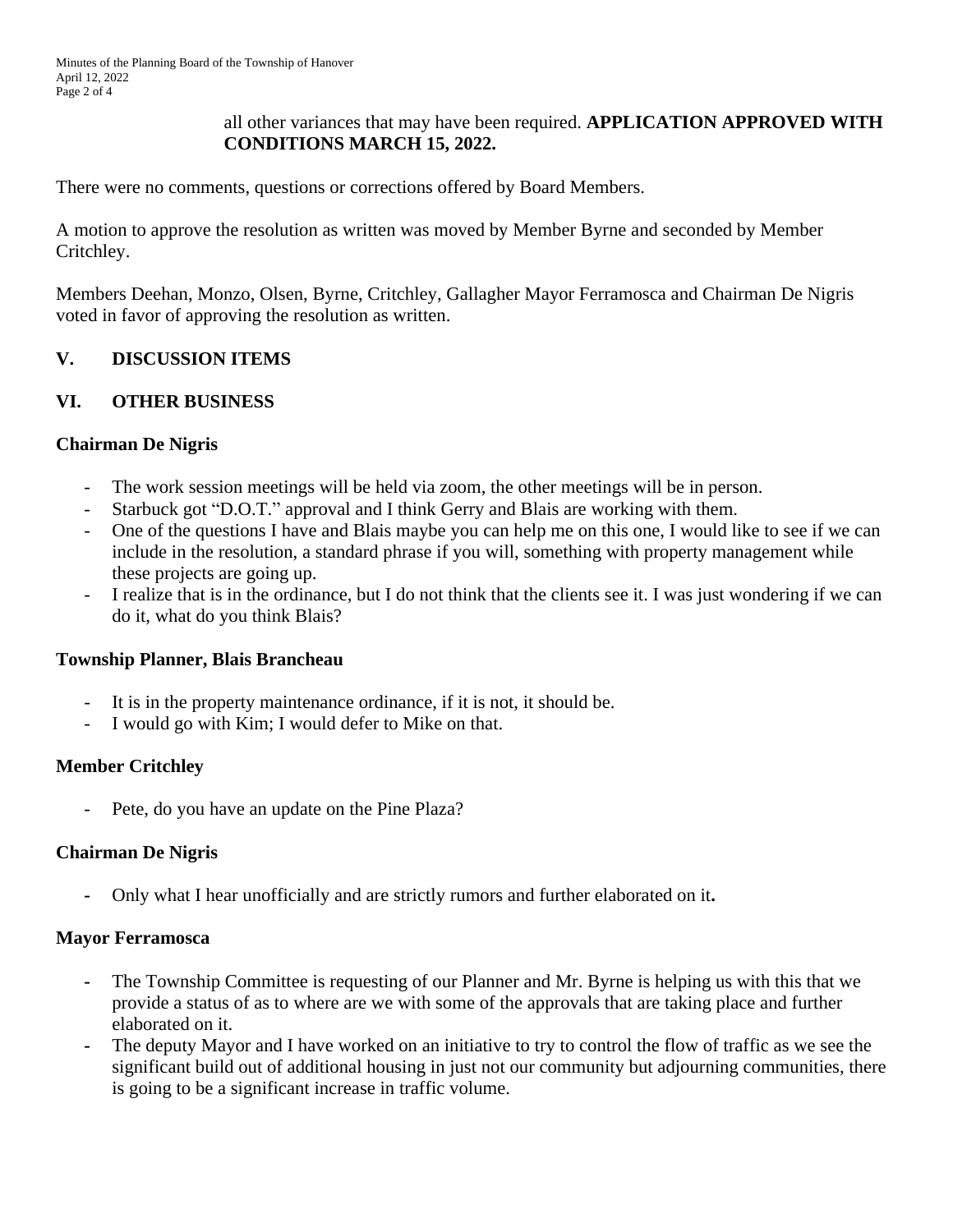- **-** That traffic volume affects specifically an area that we all concern about, it is 1515 Route 10. That is a shared piece of property between Hanover Township as well as Parsippany, and the majority of it is in Parsippany.
- **-** In that location there will be a large project with residential units as well as a redesign of the traffic flow on how you would access and further explained it.
- **-** The good news is that our Township Engineer is now working with the Parsippany Township Engineer to produce a plan to stop the flow of traffic onto Johson Road which could lead to Malapardis Road and the entire Cedar Knolls community and Morris Plains.
- **-** Regarding the traffic flow from American Way to what they call Morristown into the areas of Cedar Knolls as well as Countrywood and Trailwood and after much work and a full traffic study the Township Committee passed a resolution that would be altering the traffic flow on Forest Way and further explained it.

# **Member Byrne**

- **-** This analysis that Blais is working on, will not necessarily answer Mr. Critchley's question, you will know that for that development they have received their approvals or working on outside approvals, if they stop working you know once we give an approval is to some degree out of our hands.
- **-** Chimney Rock Inn, in Route 10, they have their approvals, but they have gone silent so in a lot of cases you are going to see approved developments where the developer has for whatever reason decided not to move forward at this time.
- **-** So, I do not want you to think that this document is going to maybe give us the kind of answers that we are looking for.

# **Member Neidhardt**

- When a lot of these developments were approved interest rates were close to zero and with inflation at eight and half percent and not looking like it is going down, the cost of borrowing money is getting higher that greatly affect these developers so I would not be surprised that some of these project that have been approve go on stand still for an exceedingly long time.

# **Member Monzo**

First John that was a good move, John is working with Parsippany, I recalled that meeting. At the top of American road is that going to be the limitation 24/7 or is it one way in the morning and one way in the afternoon?

# **Mayor Ferramosca**

**-** Addressed member Monzo's question and stated a cul-de-sac circle will be installed at the bottom that will allow traffic to exit out and further elaborated on it.

# **Member Monzo**

With regards to the projects that have been approved that are stalled or even those that are going forward we talked about this may be a year or so ago of having a quarterly review for us because as members of